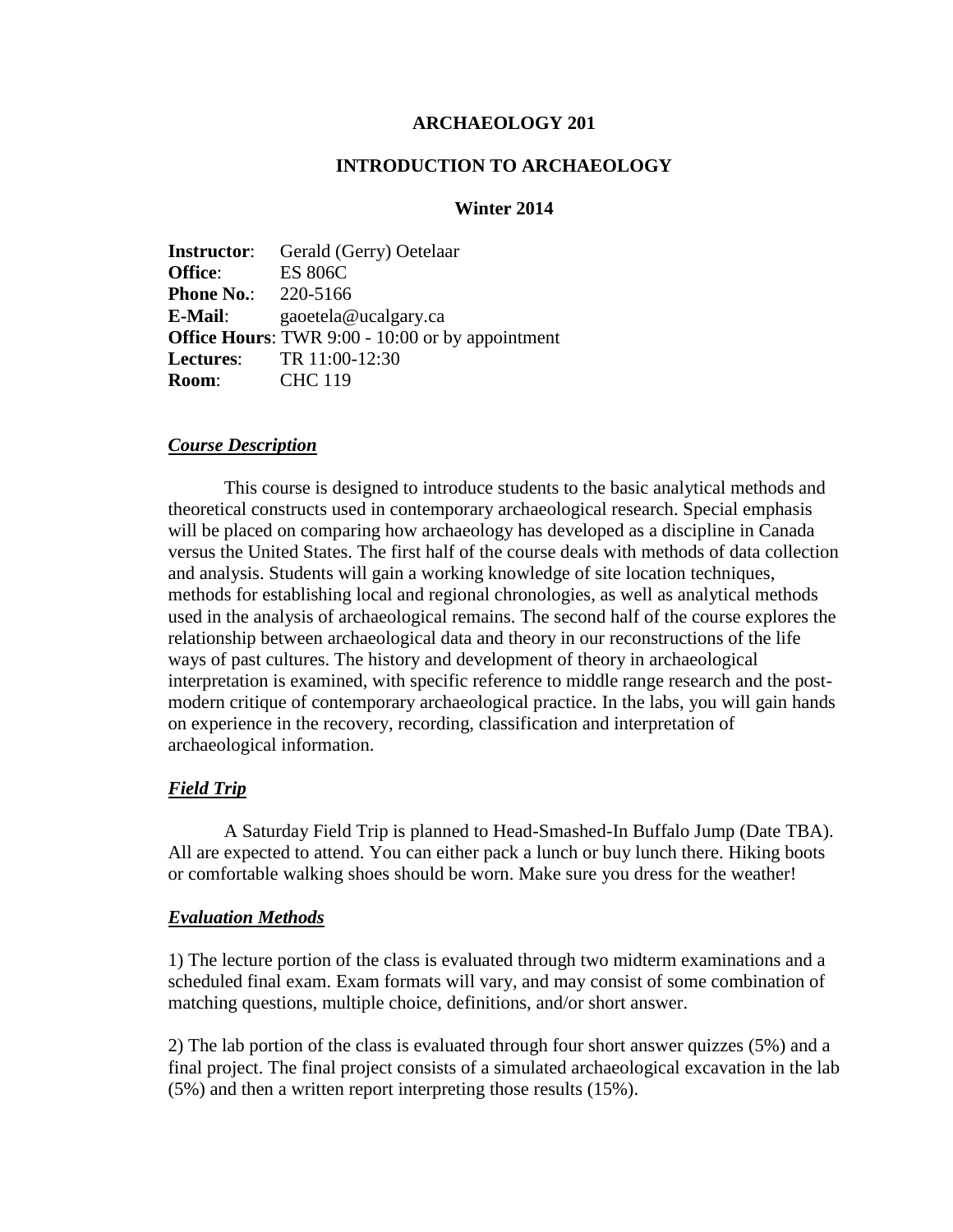## *Required Text:*

Thomas, David Hurst, Robert L. Kelly, and Peter C. Dawson 2008 Archaeology (First Canadian Edition). Nelson Education.

## *Marking Scheme*

Exam I: 15% (Feb. 13<sup>th</sup>) Exam II: 20% (Mar. 18<sup>th</sup>) Final Exam: 25% (Scheduled) Lab Grade: 40% (Determined by your TA).

\* Students need not obtain a passing grade in each component of the course to receive a passing grade. Late papers and class assignments will be subject to a penalty of 5% per day. Any medical or family reasons cited for extensions or late papers will have to be supported by appropriate documentation.

#### *Grade Scale:*

**95% = A+ 90% = A 87% = A-84% = B+ 80% = B 77% = B-72% = C+ 65% = C 60% = C-55% = D+ 50% = D Below = F**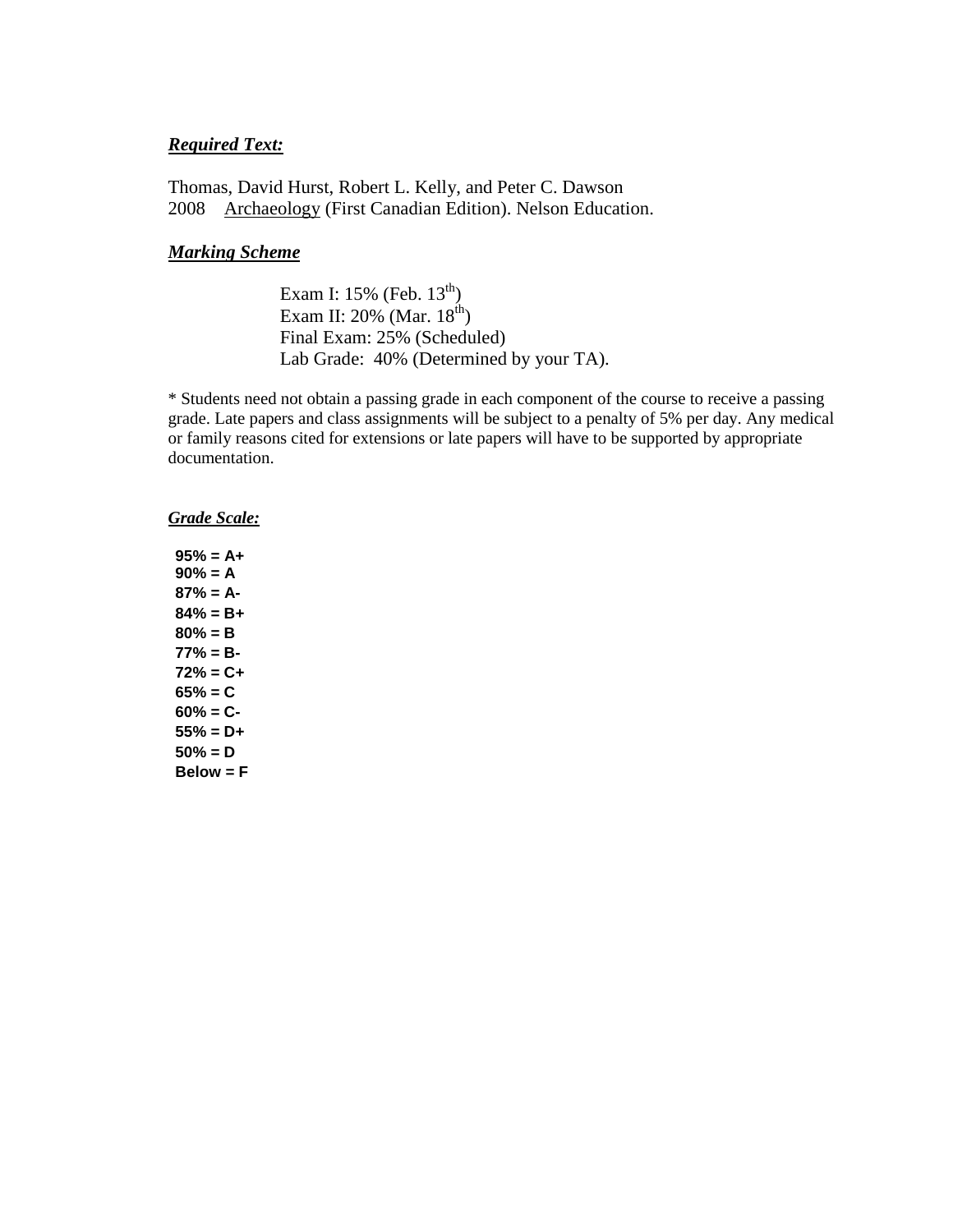### **ADDITIONAL CONTENT OF THE COURSE OUTLINE**

#### **Writing Across the Curriculum**

Writing skills are not exclusive to English courses and, in fact, should cross all disciplines. The University supports the belief that throughout their University careers, students should be taught how to write well so that when they graduate their writing abilities will be far above the minimal standards required at entrance. Consistent with this belief, students are expected to do a substantial amount of writing in their University courses and, where appropriate, instructors can and may use writing and the grading thereof as a factor in the evaluation of student work. The services provided by the Writing Centre in the Effective Writing Office can be utilized by all undergraduate and graduate students who feel they require further assistance.

### **Academic Accommodation Policy**

The purpose of academic accommodation is to provide students with documented disabilities equal opportunity to master the essentials of a post-secondary education. Students with disabilities at the University of Calgary have met all admission requirements but may have done so with the use of accommodations. Similarly, they are expected to meet all academic and nonacademic requirements. Adaptive technology and other academic accommodations do not relieve students of their responsibility to develop the essential skills and abilities expected of all students.

Please refer to the following web link for detailed information: <http://www.ucalgary.ca/drc/node/71>

#### **Disability Resource Centre Accommodations**

It is the responsibility of the student to request academic accommodations. If you are a student with a documented disability who may require academic accommodation and have not registered with the Disability Resource Centre, please contact their office at (403)220-8237.

Students who have not registered with the Disability Resource Centre are not eligible for formal academic accommodation. Students are also required to discuss their needs with the instructor no later than fourteen (14) days after the start of the course.

#### **Freedom of Information and Protection of Privacy Act**

The University of Calgary is committed to protecting the privacy of individuals who work and study at the University or who otherwise interact with the University in accordance with the standards set out in the Freedom of Information and Protection of Privacy Act.

Please refer to the following link for detailed information: <http://www.ucalgary.ca/secretariat/system/files/foip%20overview.pdf>

#### **Academic Misconduct**

Academic dishonesty is an unacceptable activity at the University of Calgary and students are **strongly advised** to read the Student Misconduct section of the University Calendar. Quite often, students are unaware of what constitutes academic dishonesty or plagiarism. The most common are:

- 1) Presenting another student's work as your own
- 2) Presenting an author's work or ideas as you own without proper referencing
- 3) Using work completed for another course

This activity will not be tolerated and students conducting themselves in this manner will be dealt